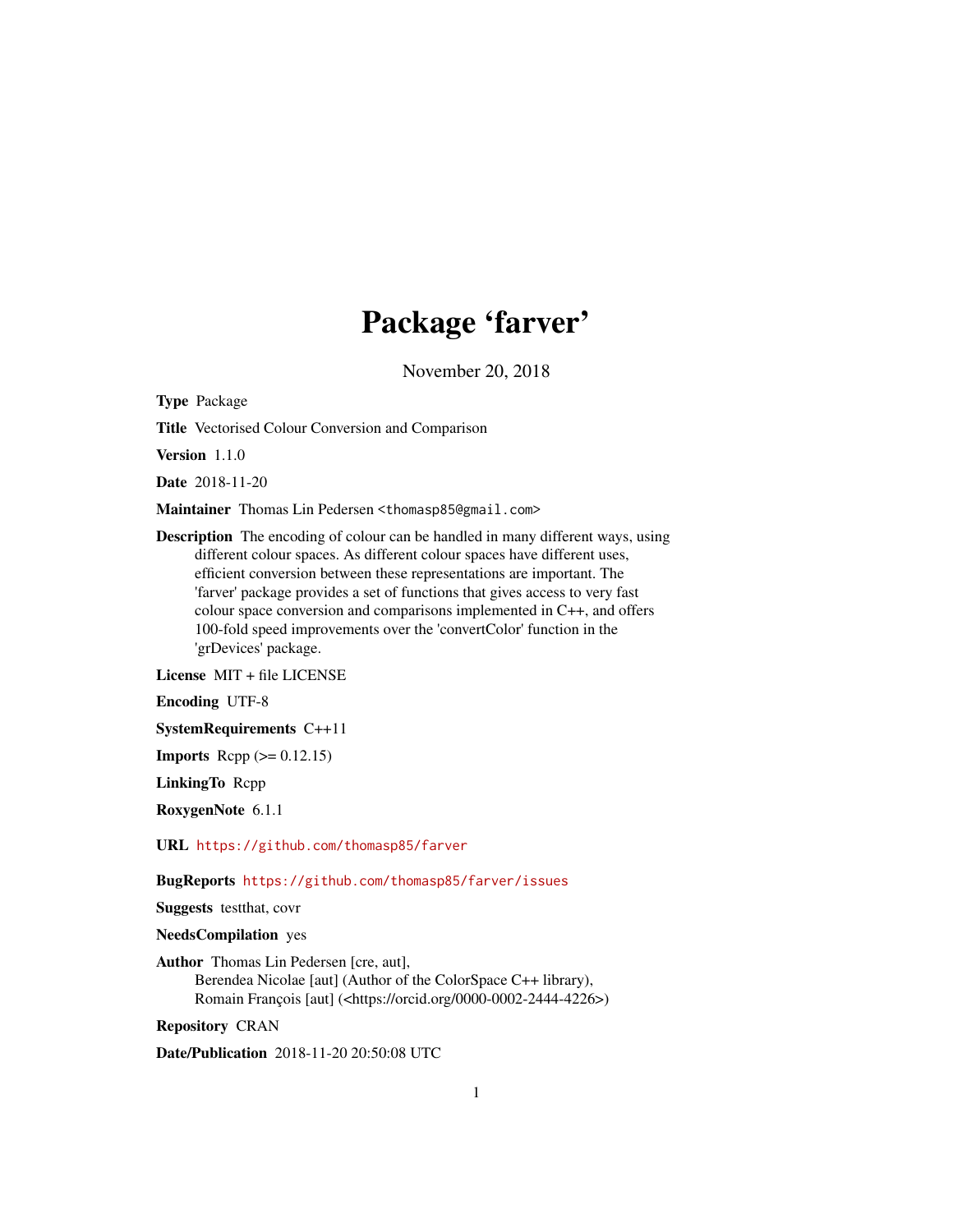### <span id="page-1-0"></span>R topics documented:

| Index |  |  |  |  |  |  |  |  |  |  |  |  |  |  |  |  |  |  |  |  |
|-------|--|--|--|--|--|--|--|--|--|--|--|--|--|--|--|--|--|--|--|--|
|       |  |  |  |  |  |  |  |  |  |  |  |  |  |  |  |  |  |  |  |  |
|       |  |  |  |  |  |  |  |  |  |  |  |  |  |  |  |  |  |  |  |  |
|       |  |  |  |  |  |  |  |  |  |  |  |  |  |  |  |  |  |  |  |  |
|       |  |  |  |  |  |  |  |  |  |  |  |  |  |  |  |  |  |  |  |  |

farver-package *farver: Vectorised Colour Conversion and Comparison*

#### Description

The encoding of colour can be handled in many different ways, using different colour spaces. As different colour spaces have different uses, efficient conversion between these representations are important. The 'farver' package provides a set of functions that gives access to very fast colour space conversion and comparisons implemented in C++, and offers 100-fold speed improvements over the 'convertColor' function in the 'grDevices' package.

#### Author(s)

Maintainer: Thomas Lin Pedersen <thomasp85@gmail.com>

Authors:

- Berendea Nicolae (Author of the ColorSpace C++ library)
- Romain François <romain@purrple.cat> (0000-0002-2444-4226)

#### See Also

Useful links:

- <https://github.com/thomasp85/farver>
- Report bugs at <https://github.com/thomasp85/farver/issues>

<span id="page-1-1"></span>as\_white\_ref *Convert value to a tristimulus values normalised to Y=100*

#### Description

This function can take either the name of a standardised illuminants, x and y chromaticity coordinates or X, Y, and Z tristimulus values and converts it to tristimulus values normalised to  $Y=100$ . All Illuminant series A-F are supported and can be queried both on the CIE 1931 2° and CIE 1964 10° chromaticity coordinates.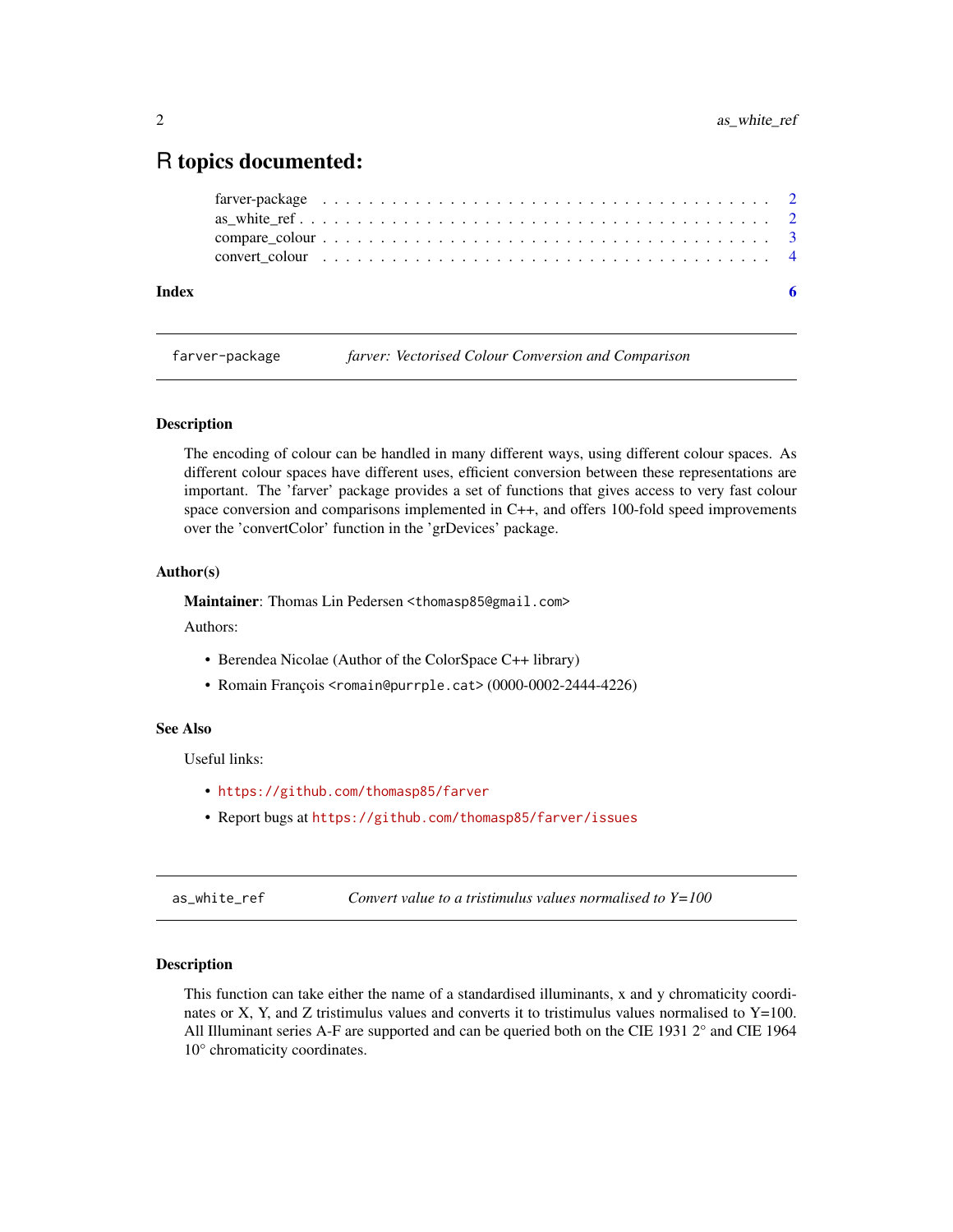#### <span id="page-2-0"></span>compare\_colour 3

#### Usage

 $as_w$ hite\_ref(x, fow = 2)

#### Arguments

| $\mathsf{x}$ | A string giving the name of the standardized illuminant or a 2 (chromaticity) or |
|--------------|----------------------------------------------------------------------------------|
|              | 3 (trsitimulus) length numeric vector.                                           |
| fow          | The field-of-view for the illuminant - either 2 or 10                            |

#### Value

A 3-length vector with tristimulus values

#### Examples

```
# Using names
as_white_ref('D65')
# Using chromaticity values
as_white_ref(c(0.3, 0.4))
```
compare\_colour *Calculate the distance between colours*

#### Description

There are many ways to measure the distance between colours. farver provides 5 different algorithms, ranging from simple euclidean distance in RGB space, to different perceptual measures such as CIE2000.

#### Usage

```
compare_colour(from, to = NULL, from_space, to_space = from_space,
 method = "euclidean", white_from = "D65", white_to = white_from)
```
#### Arguments

| from, to             | Numeric matrices with colours to compare - the format is the same as that for<br>$convert_{colour}()$ . If to is not set from will be compared with itself and only |
|----------------------|---------------------------------------------------------------------------------------------------------------------------------------------------------------------|
|                      | the upper triangle will get calculated                                                                                                                              |
| from_space, to_space |                                                                                                                                                                     |
|                      | The colour space of from and to respectively. to_space defaults to be the same<br>as from_space.                                                                    |
| method               | The method to use for comparison. Either 'euclidean', 'cie1976', 'cie94',<br>'cie2000', or 'cmc'                                                                    |
| white_from, white_to |                                                                                                                                                                     |
|                      | The white reference of the from and to colour space. Will only have an ef-                                                                                          |
|                      | fect for relative colour spaces such as Lab and luv. Any value accepted by                                                                                          |
|                      | as_white_ref() allowed.                                                                                                                                             |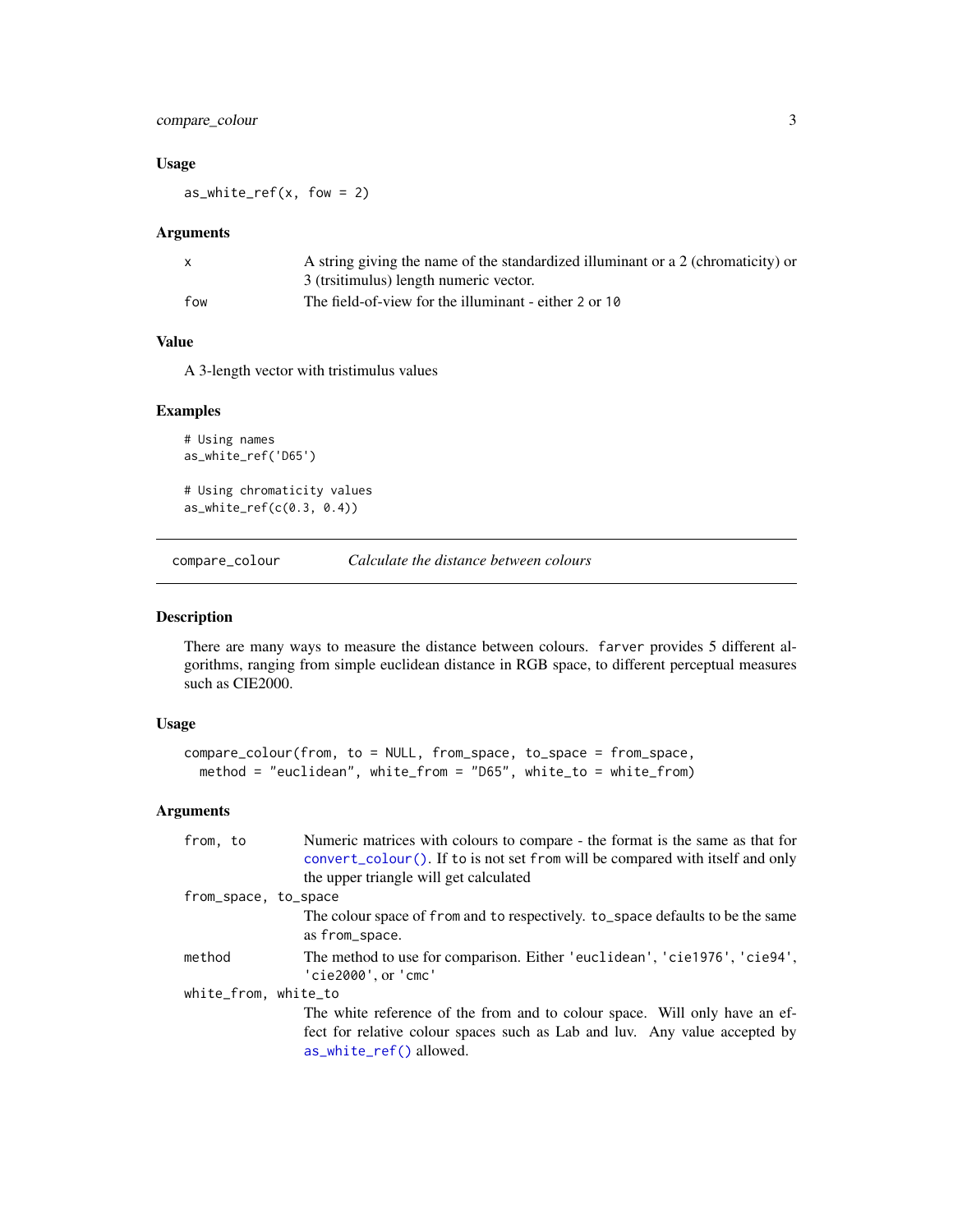#### <span id="page-3-0"></span>Value

A numeric matrix with the same number of rows as colours in from and the same number of columns as colours in to. If to is not given, only the upper triangle will be returned.

#### Examples

```
r <- t(col2rgb(rainbow(10)))
h <- t(col2rgb(heat.colors(15)))
# Compare two sets of colours
compare_colour(r, h, 'rgb', method = 'cie2000')
# Compare a set of colours with itself
compare_colour(r, from_space = 'rgb', method = 'cmc')
```
<span id="page-3-1"></span>convert\_colour *Convert between colour spaces*

#### **Description**

This function lets you convert between different representations of colours. The API is reminiscent of [grDevices::convertColor\(\)](#page-0-0), but the performance is much better. It is not assured that grDevices::convertColor() and convert\_colour() provide numerically equivalent conversion at 16bit level as the formula used are potentially slightly different. For all intend and purpose, the resulting colours will be equivalent though.

#### Usage

```
convert_colour(colour, from, to, white_from = "D65",
 white_to = white_from)
```
#### Arguments

| colour               | A numeric matrix (or an object coercible to one) with colours encoded in the<br>rows and the different colour space values in the columns. For all colourspaces<br>except 'cmyk' this will mean a matrix with three columns - for 'cmyk' it means<br>four columns. |
|----------------------|--------------------------------------------------------------------------------------------------------------------------------------------------------------------------------------------------------------------------------------------------------------------|
| from, to             | The input and output colour space. Allowed values are: "cmy", "cmyk", "hsl",<br>"hsb", "hsv", "lab", "hunterlab", "lch", "luv", "rgb", "xyz", "yxy"                                                                                                                |
| white_from, white_to |                                                                                                                                                                                                                                                                    |
|                      | The white reference of the from and to colour space. Will only have an ef-<br>fect for relative colour spaces such as Lab and luv. Any value accepted by<br>as_white_ref() allowed.                                                                                |

#### Value

A numeric matrix with the same number of rows as colour and either 3 or 4 columns depending on the value of to. If colour is given as a data.frame the output will be a data.frame as well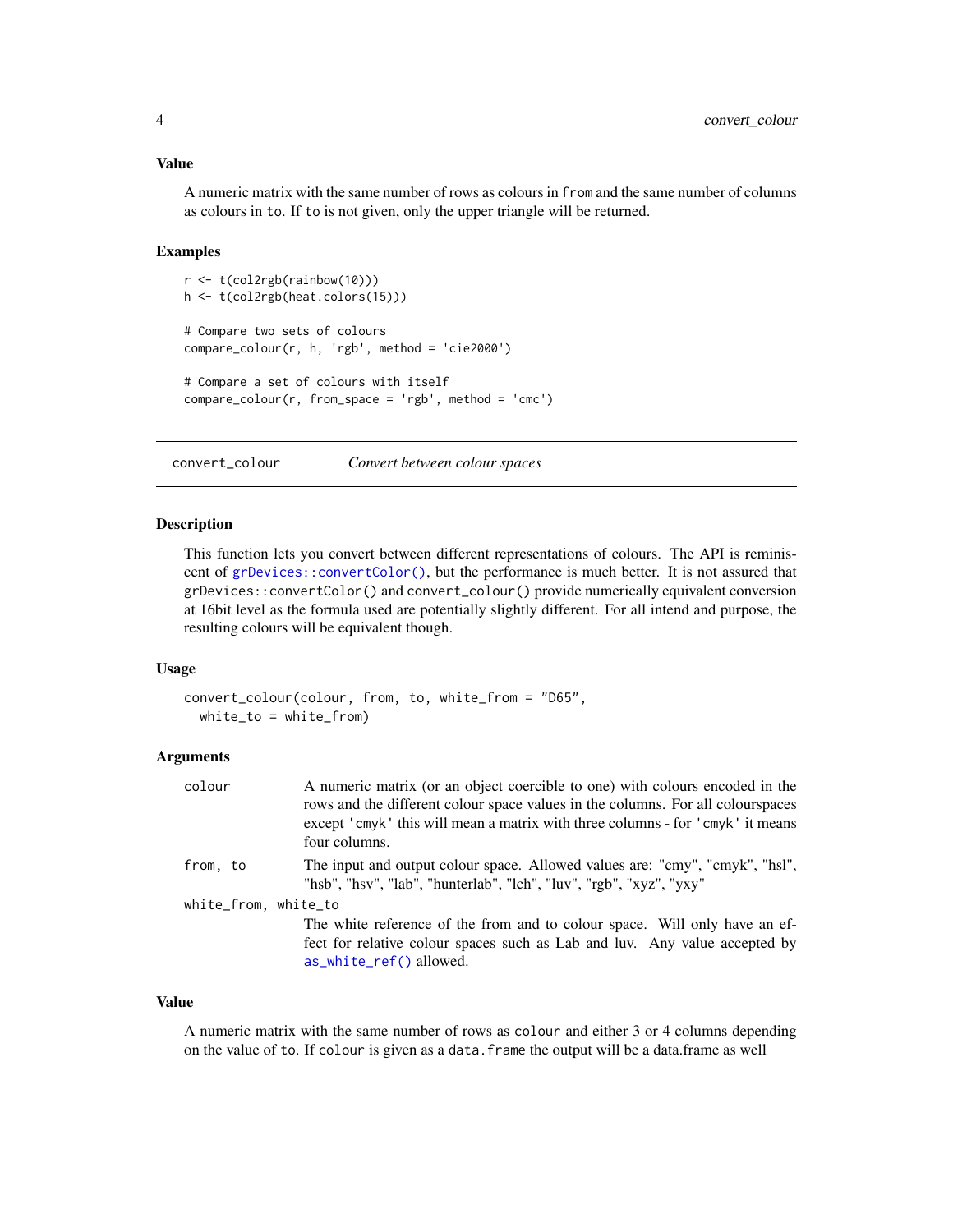#### <span id="page-4-0"></span>convert\_colour 5

#### Note

This function and [convertColor\(\)](#page-0-0) are not numerically equivalent due to rounding errors, but for all intend and purpose they give the same results.

#### See Also

[grDevices::convertColor\(\)](#page-0-0), [grDevices::col2rgb\(\)](#page-0-0)

#### Examples

```
spectrum <- t(col2rgb(rainbow(10)))
convert_colour(spectrum, 'rgb', 'lab')
```